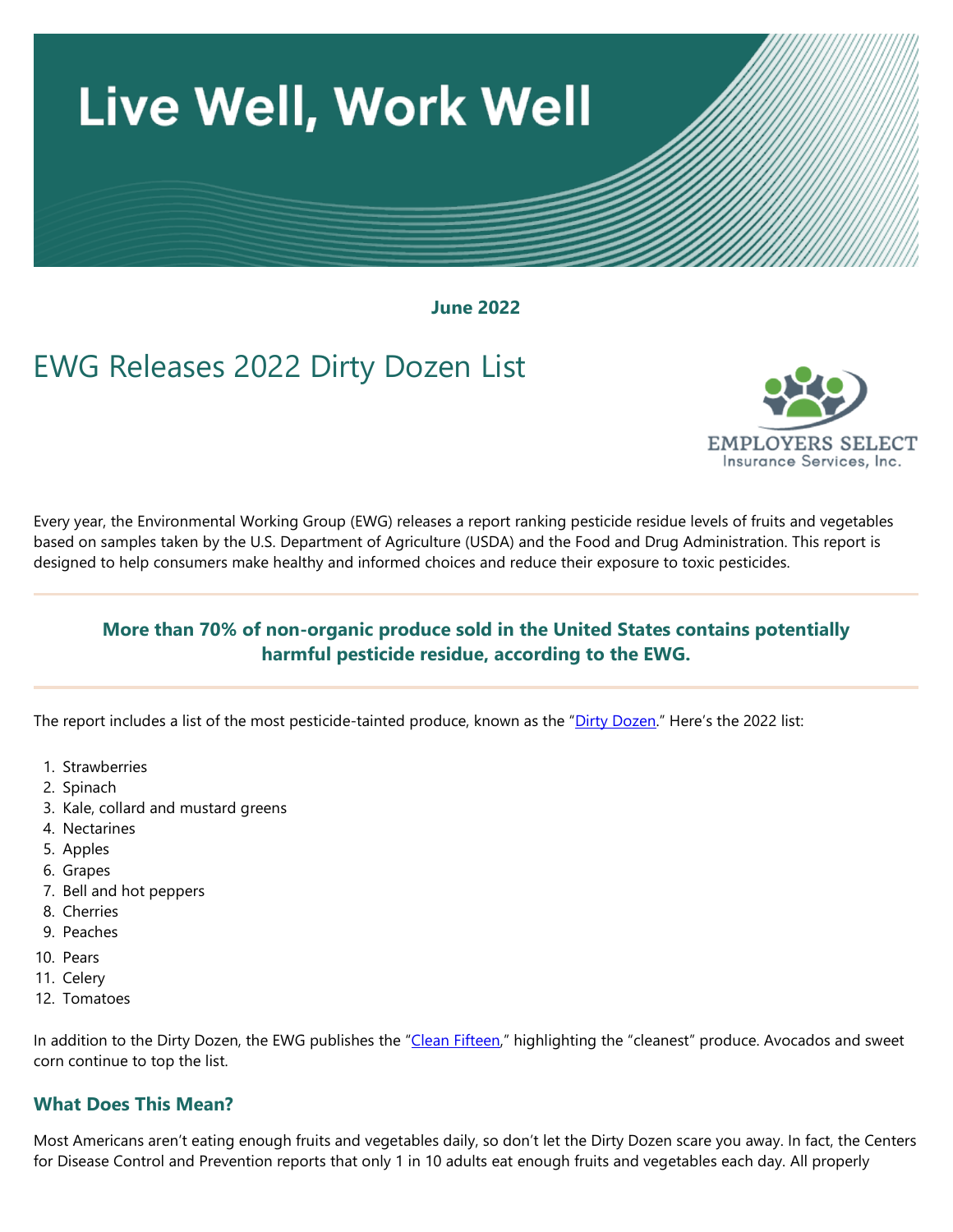handled fresh produce, whether it's organic or not, is believed to be safe to eat. Do your best to get your daily dose of healthy fruits and vegetables while still being an informed shopper.

To attempt to remove pesticide residue from non-organic fruits and vegetables, experts recommend rinsing, rubbing or scrubbing them. If you're still uneasy about pesticides, frozen or canned versions of your favorite produce can be a great alternative. After all, frozen fruits and vegetables are just as nutritious. Ultimately, it's important to find what works best for your household and budget.

# Grilling Safety Tips For Your Summer Barbecue

Although grilling is a popular way to prepare food in the summer, it can also be dangerous. The National Fire Protection Association reports that May, June, July and August are the most active months for grill fires—with July taking the top spot. Additionally, an average of 8,900 home fires are caused by grilling each year.

Keep the following safety suggestions in mind when grilling:

- Check the gas tank hose before using it for the first time each year.
- Keep your grill at least 10 feet away from other objects, including your house, trees and outdoor seating.
- Grill outside only on a flat surface, and don't bring the grill into an unventilated or enclosed space, such as the garage, carport or porch.
- Only use starter fluid with charcoal grills—never with gas grills.
- Keep children and pets at least 3 feet away from the grilling area.
- Don't leave your grill unattended, as fires can double in size every minute.
- Clean the grill regularly to remove grease and fat buildup.

Overall, practicing vigilance and taking proper precautions can help reduce fires and associated burn injuries caused by grills.

## **Safe Food Temperatures**

#### **Prevent foodborne illnesses by grilling meat to the USDA's proper internal temperatures.**

#### **• Poultry—165 F**

**• Ground meats (including burgers and hot dogs)—160 F**

**• Steaks, roasts and chops—145 F**

**• Fish—145 F**

# A Daily Dose of Coffee Could Benefit Your Heart

According to the American College of Cardiology, drinking two or three cups of coffee every day may benefit your heart. Researchers found that the consumption of caffeinated beverages is associated with a 10% to 15% lower risk of coronary heart disease, heart failure and dangerous heart rhythms—as well as a longer lifespan.

Some people may worry that drinking coffee could trigger or worsen certain heart issues; however, recent studies suggest that daily coffee intake may be included as part of a healthy diet for people with and without heart disease. Furthermore, coffee consumption has not been linked to new or worsening cardiovascular disease. Studies found that drinking coffee either had a neutral effect—thus causing no harm—or was associated with heart health benefits. Cheers to that!